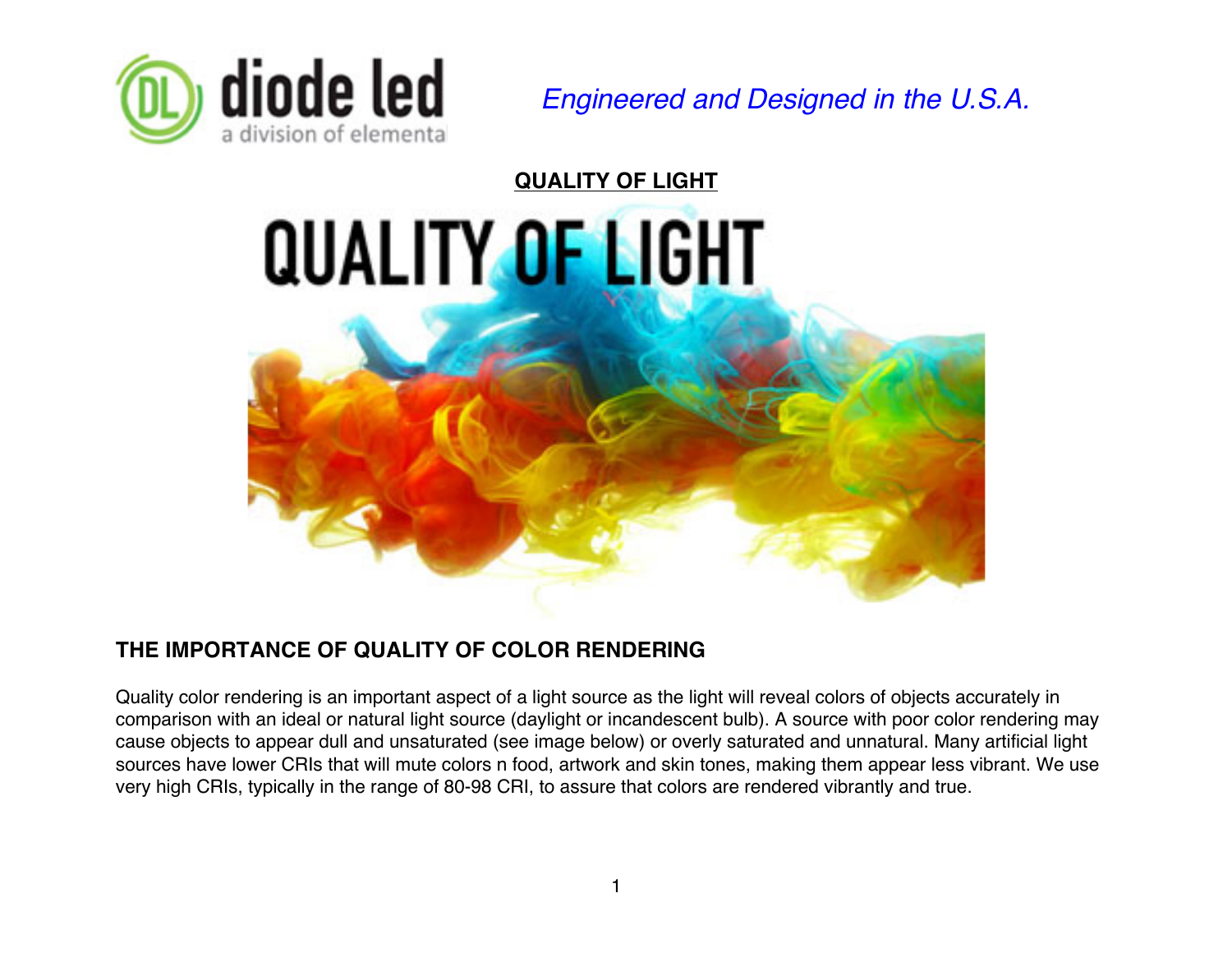*These tools compare how a set of color samples are rendered (represented) by a light source in comparison to a reference light source.*

# **A FAMILIAR COLOR RENDERING TOOL: CRI**

The most familiar calculator is CRI (Color Rendering Index), which has been utilized to measure color rendering properties of light sources for over 50 years. CRI has been widely adopted in the lighting industry for its ease of use as it only calculates a single metric—Fidelity (Ra). Sunlight has a CRI of 100, the highest mark on the 0-100 scale. CRI is calculated using an average of 8 specific R-values representing 8 different colors within the light spectrum. The R-values measure the concentrations of 14 colors within a light source's emitted spectrum and the ability to render individual colors. High R9, R13 and R14 values are particularly important for illuminating skin tones, decorative art and retail merchandise properly. Our products are engineered specifically to deliver high R9, R13 and R14 values to assure your installations deliver superior color rendering.



#### **A BRIEF LOOK INTO T-30: THE NEXT GENERATION OF COLOR RENDERING**

IES TM-30-15 is a new color rendering system that remedies flaws/limitations of CRI, providing complementary and more detailed information that benefits both specifiers and manufacturers. The much wider range of colors is a more accurate reflection of the real world – allowing you to show detailed colors for skin tones, wood grains, decorative art, furnishings, merchandising and more. While CRI isn't going anywhere soon, it's important to familiarize yourself with the new TM-30 metrics as they will become more common in years to come.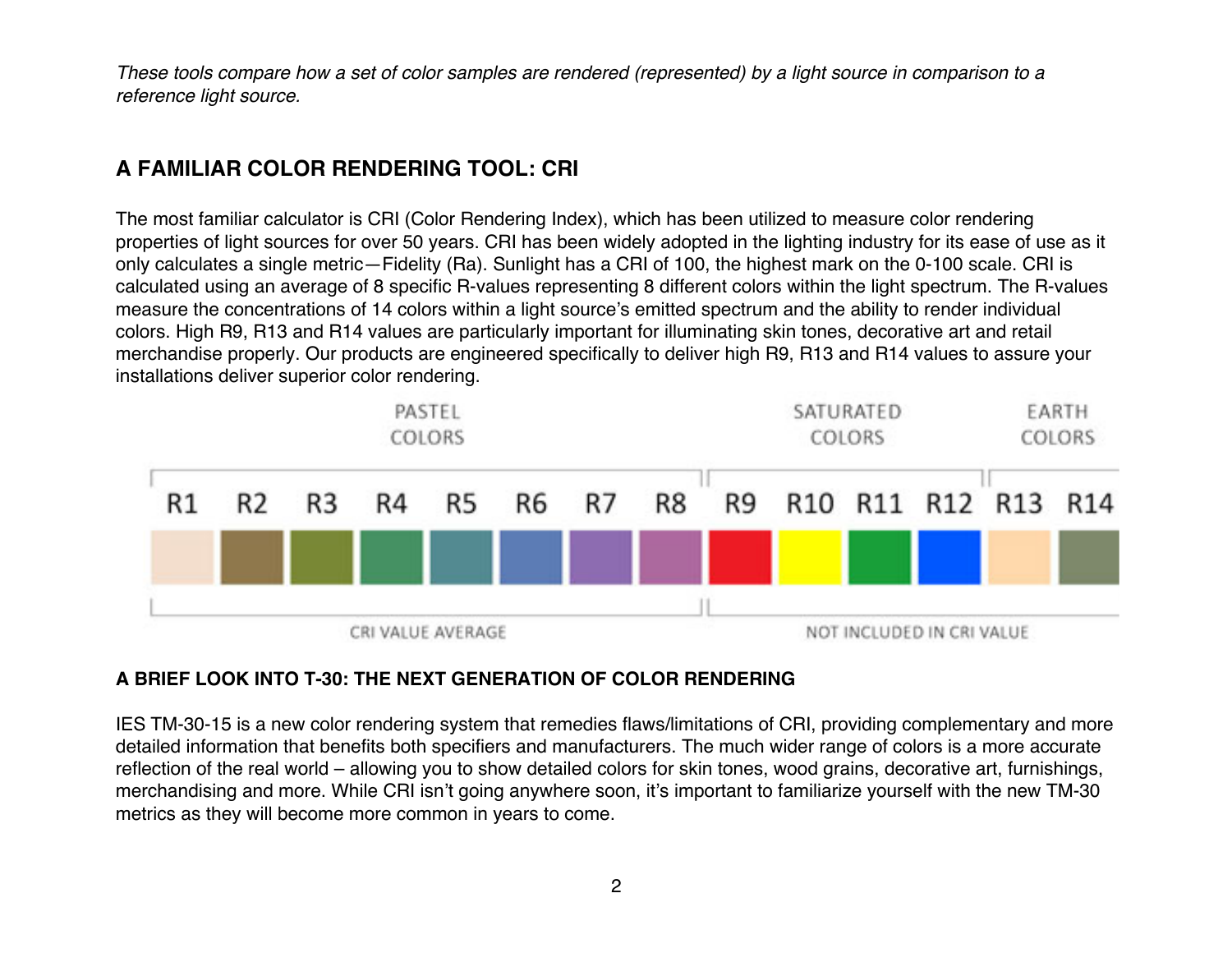A combination of TM-30's Fidelity (Rf), Gamut (Rg) and Color Vector Graphic will help further clarify beyond the typical CRI metric how a test source compares to a reference source.

| <b>METRIC</b>                             | <b>SCALE</b> | <b>DESCRIPTION</b>                                                                                                                                                                                                                                                                                       |  |  |
|-------------------------------------------|--------------|----------------------------------------------------------------------------------------------------------------------------------------------------------------------------------------------------------------------------------------------------------------------------------------------------------|--|--|
| Fidelity Index (Rf)<br><b>NEW</b>         | $0 - 100$    | A measurement of fidelity comparable to CIE CRI (Ra) but<br>averages the values of 99 color samples instead of 8. A higher<br>value typically provides a more accurate rendition of color in<br>comparison to a natural light source.                                                                    |  |  |
| Gamut Index (Rg)<br><b>NEW</b>            | $60 - 140$   | Gamut (Rg) measures the average hue and saturation<br>(chroma) shift of a light source using 99 color samples. A value<br>of 60-99 indicates average desaturation. A value of 101-160<br>indicates average increased saturation.                                                                         |  |  |
| <b>Color Vector Graphic</b><br><b>NEW</b> | Visual       | The Color Vector Graphic shows the relative saturation of<br>multiple hues. It's important as it quickly conveys what types of<br>colors are more or less saturated.                                                                                                                                     |  |  |
| Fidelity Skin (Rf, skin)<br><b>NEW</b>    | $0 - 100$    | Fidelity Skin (Rf, skin) is an average of CES15 and CES18 skin<br>tones. A higher value typically provides natural looking 'skin<br>tones'.                                                                                                                                                              |  |  |
| Fidelity Red (R9)                         | $0 - 100$    | Fidelity Red (R9) derives from a single, saturated, red color<br>sample. A higher value is important for illuminating red<br>surfaces, wood grains and skin tones.                                                                                                                                       |  |  |
| CIE CRI (Ra)                              | $< 0 - 100$  | CRI (Ra) is a legacy measurement of Fidelity using 8 color<br>samples and with an undefined lower scale. A higher value<br>typically provides more accurate average rendition of color.<br>Comparably, TM-30 fidelity (Rf) is a much more improved<br>metric for accurate color rendition than CRI (Ra). |  |  |